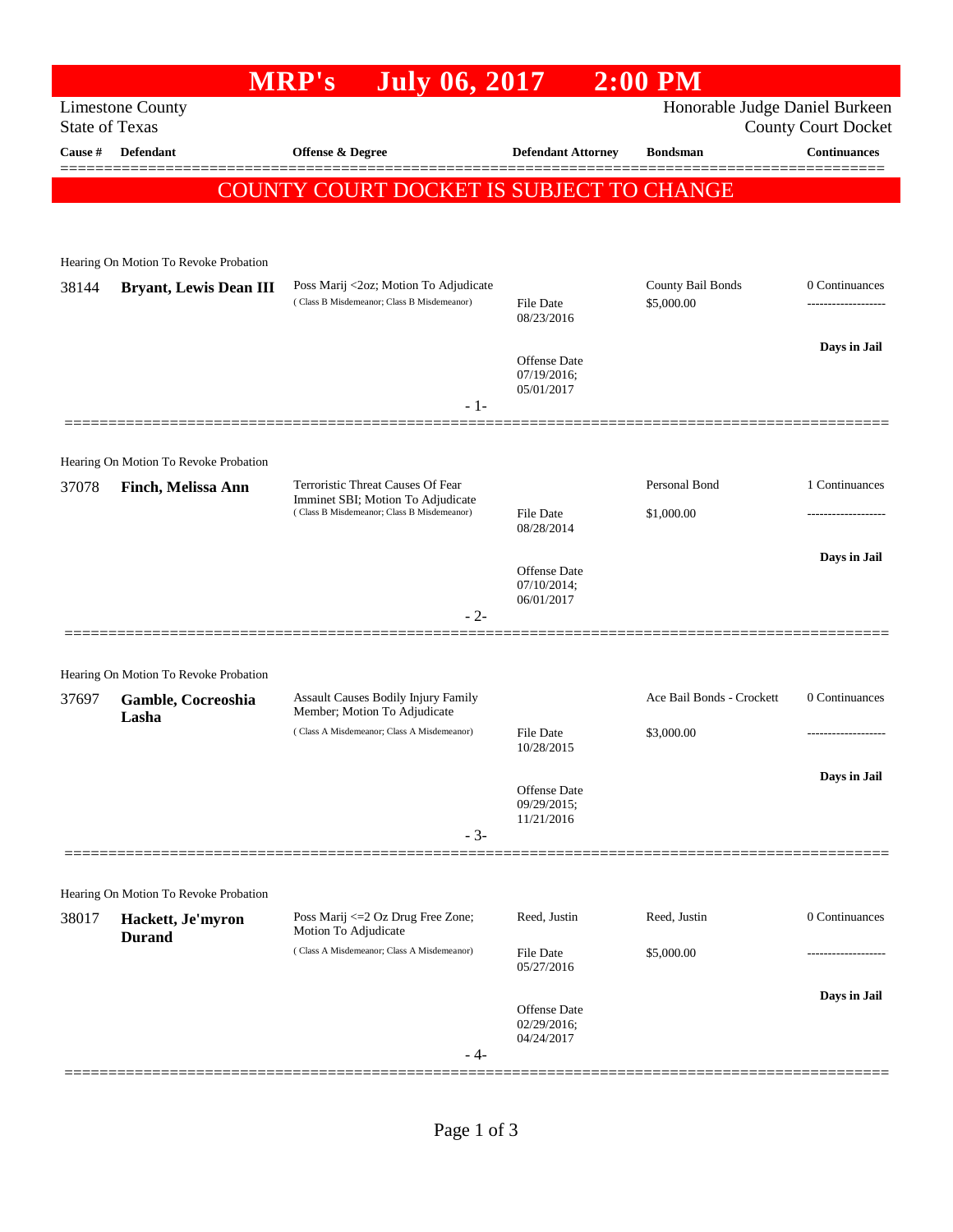|              |                                                  | July 06, 2017<br><b>MRP's</b>                                                                   |                                                    | $2:00$ PM                            |                            |
|--------------|--------------------------------------------------|-------------------------------------------------------------------------------------------------|----------------------------------------------------|--------------------------------------|----------------------------|
|              | <b>Limestone County</b><br><b>State of Texas</b> |                                                                                                 |                                                    | Honorable Judge Daniel Burkeen       | <b>County Court Docket</b> |
| Cause #      | Defendant                                        | Offense & Degree                                                                                | <b>Defendant Attorney</b>                          | <b>Bondsman</b>                      | <b>Continuances</b>        |
|              |                                                  | COUNTY COURT DOCKET IS SUBJECT TO CHANGE                                                        |                                                    |                                      |                            |
| Plea Hearing |                                                  |                                                                                                 |                                                    |                                      |                            |
| 38431        | Powers, Christopher                              | Terroristic Threat Causes Of Fear<br>Imminet SBI<br>(Class B Misdemeanor)                       | Spivey, Shirley                                    |                                      | 5 Continuances             |
|              |                                                  |                                                                                                 | File Date<br>04/18/2017                            |                                      |                            |
|              |                                                  | $-5-$                                                                                           | <b>Offense</b> Date<br>03/13/2017                  |                                      | <b>103 Days in Jail</b>    |
|              |                                                  |                                                                                                 |                                                    |                                      |                            |
|              | Hearing On Motion To Revoke Probation            |                                                                                                 |                                                    |                                      | 3 Continuances             |
| 23986        | <b>Ramos, Vincent</b>                            | No Drivers License; Motion To Revoke<br>Probation<br>(Class B Misdemeanor; Class B Misdemeanor) | File Date<br>02/21/2000                            | Qaddura, Jamal Bankers<br>\$1,000.00 |                            |
|              |                                                  |                                                                                                 | <b>Offense</b> Date<br>02/21/2000;                 |                                      | Days in Jail               |
|              |                                                  | $-6-$                                                                                           | 02/21/2000                                         |                                      |                            |
|              | Hearing On Motion To Revoke Probation            |                                                                                                 |                                                    |                                      |                            |
| 37836        | <b>Sanders, James Reid</b>                       | Poss Marij <2oz; Motion To Adjudicate<br>(Class B Misdemeanor; Class B Misdemeanor)             | Reed, Stephen M.<br><b>File Date</b><br>02/23/2016 | County Bail Bonds<br>\$5,000.00      | 2 Continuances             |
|              |                                                  |                                                                                                 | Offense Date<br>02/05/2016;<br>03/23/2017          |                                      | Days in Jail               |
|              |                                                  | $-7-$                                                                                           |                                                    |                                      |                            |
|              | Hearing On Motion To Revoke Probation            |                                                                                                 |                                                    |                                      |                            |
| 37785        | <b>Washington, Derrick</b><br>Probation          | Poss Marij <2oz; Motion To Revoke                                                               | Reed, Justin                                       | Reed, Justin                         | 0 Continuances             |
|              |                                                  | (Class B Misdemeanor; Class B Misdemeanor)                                                      | <b>File Date</b><br>01/19/2016                     | \$3,000.00                           |                            |
|              |                                                  |                                                                                                 | Offense Date<br>12/31/2015;                        |                                      | Days in Jail               |
|              |                                                  | $-8-$                                                                                           | 02/17/2017                                         |                                      |                            |